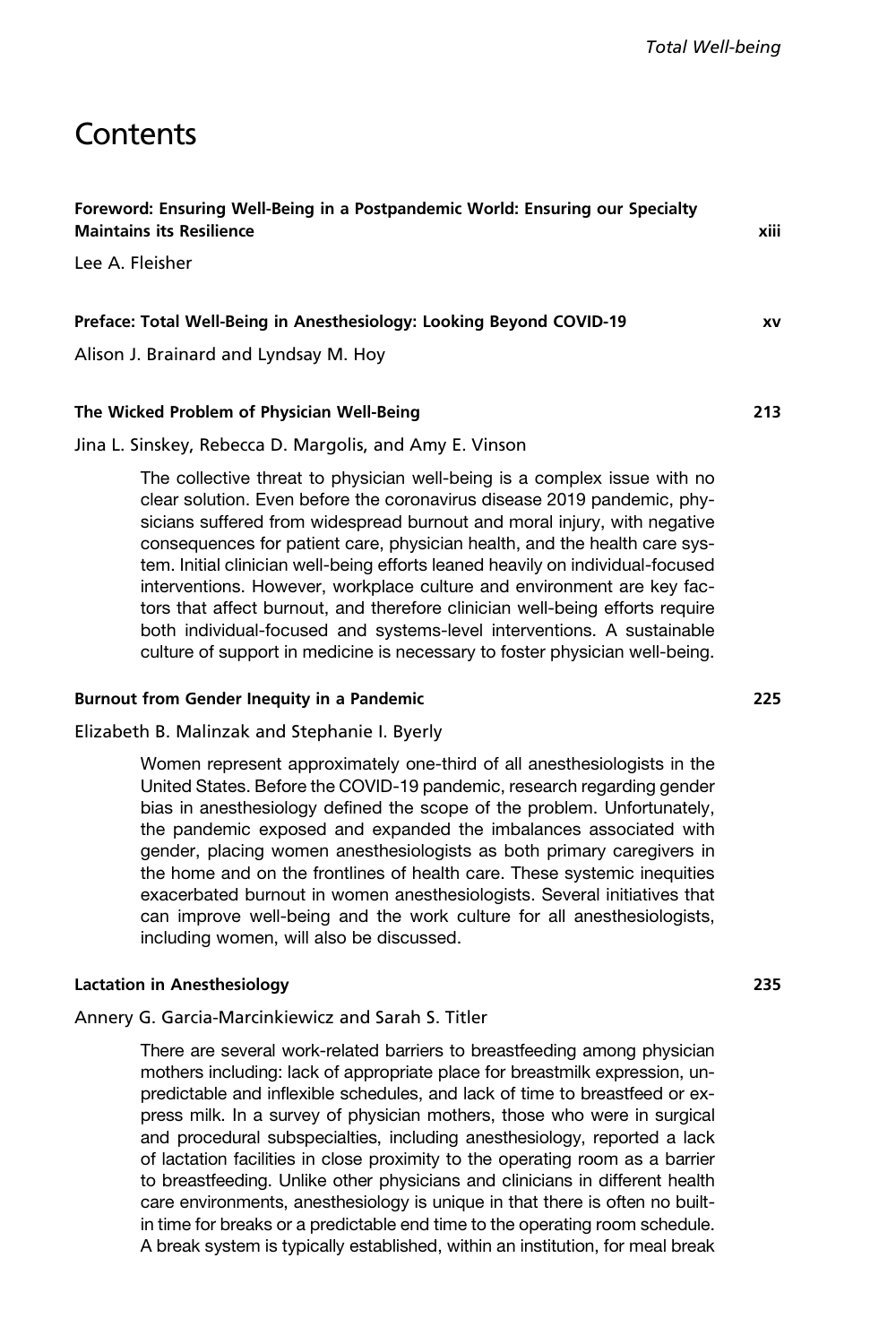relief for trainees, Certified Registered Nurse Anesthetist, and Anesthesia Assistants. This system for breaks may not be sufficient to accommodate the frequency or length required for lactation sessions. In addition, these break systems do not typically provide relief for supervising anesthesiologists for meals or lactation sessions. A study of physician mothers across specialties identified anesthesiologists as significantly more likely than women of other medical specialties to self-report maternal discrimination. The study defined maternal discrimination as discrimination based on pregnancy, maternity leave, or breastfeeding. As a workforce and specialty, we must support our breastfeeding anesthesiologists and facilitate lactation needs on return to the workplace.

## Burnout, Mental Health, and Workplace Discrimination in Lesbian, Gay, Bisexual, Transgender, Queer/Questioning, Intersex, and Asexual Anesthesiologists 245

Travis Reece-Nguyen, Anoushka M. Afonso, and Amy E. Vinson

Increasing attention is being paid to both anesthesiologist well-being and commitments to diversity, equity, and inclusion. Sexual minorities (ie, members of the lesbian, gay, bisexual, transgender, queer/questioning, intersex, and asexual [LGBTQIA] communities) face many challenges in society and the workplace, including mental health conditions, discrimination, and increased risk for burnout. In this review, we outline the current state of mental health conditions and burnout in sexual minority individuals, discrimination and harassment faced both in society and the workplace, and steps that workplaces can take to become more inclusive and welcoming.

## A Perspective on Wellness in Anesthesiology Residency Programs: A Multi-Strategy Approach 257

Kenneth B. Brown Jr., Arianna Cook, Fei Chen, and Susan M. Martinelli

Addressing resident wellness is an important topic given the high risk for burnout and depression in resident physicians compared with the general U.S. population. This article provides an overview of various approaches to help conceptualize and intervene on resident wellness, based on the 9-strategies framework to improve wellness laid out by Shanafelt and colleagues. This article outlines the most relevant literature in each strategy followed by the authors' experience within their anesthesiology residency program.

## Investigating Wellness and Burnout Initiatives for Anesthesiology Resident Physicians: Time for Evidence-Based Investigation and Implementation 275

Kelsey M. Repine, Oliver Bawmann, Madelyn Mendlen, and Steven R. Lowenstein

> Resident physician burnout and well-being are increasingly important and salient topics in medical training. Unfortunately, limited research exists regarding the efficacy of various burnout and wellness interventions for resident physicians. Better characterization of the causes of burnout and the components of well-being must necessarily precede implementation and evaluation of interventions. The authors advocate for an increased role for technology in implementing and studying wellness programming for resident physicians. In addition, they describe an intervention under development at the University of Colorado School of Medicine that uses a "Gratitude Journal" smartphone app to support trainee wellness.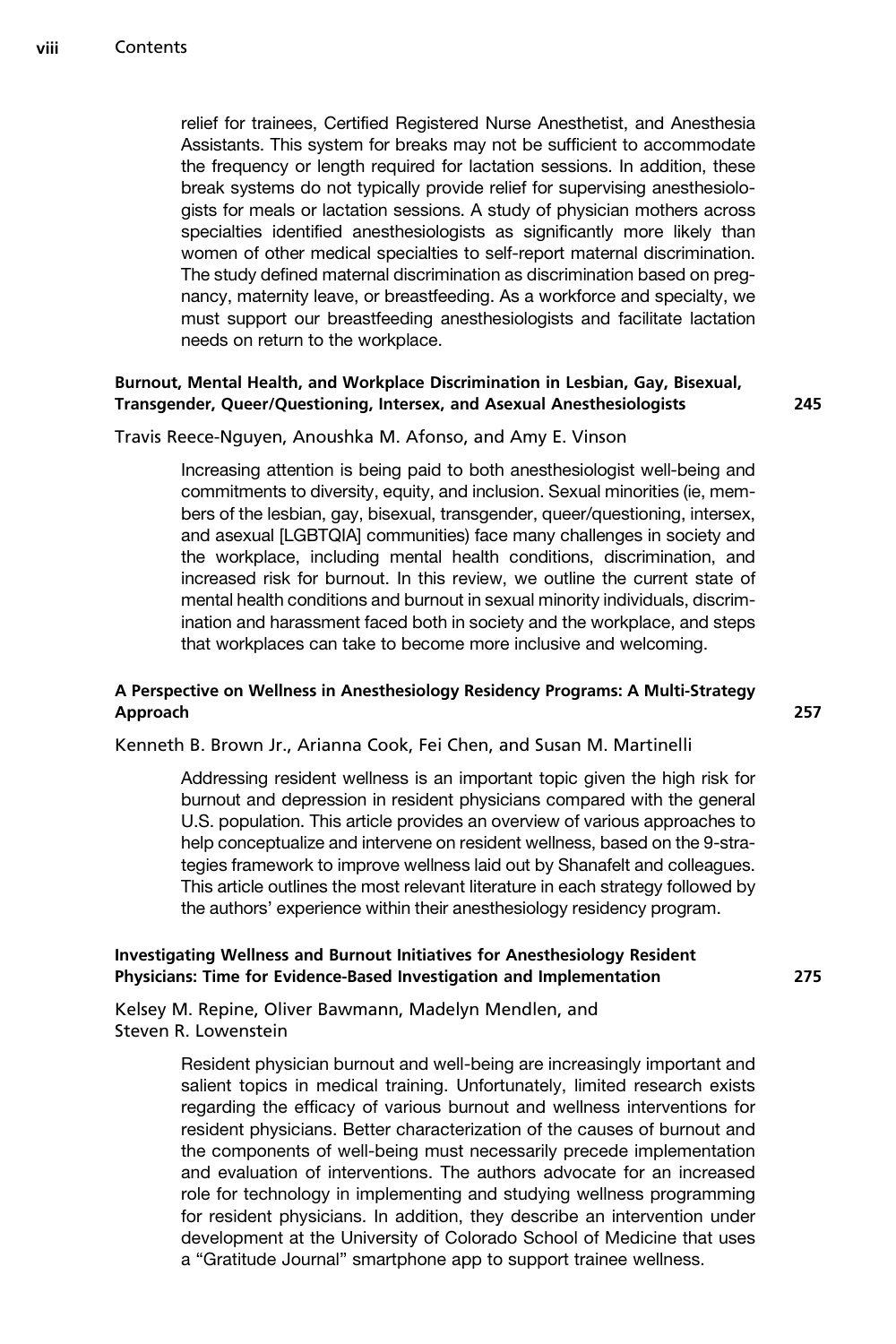## Antiracism in Health Professions Education Through the Lens of the Health Humanities 287

## Kamna S. Balhara, Michael R. Ehmann, and Nathan Irvin

Racism represents a public health crisis, adversely impacting patient outcomes and health care workplace inclusivity. Dismantling racism requires transforming both racist systems and individual and collective consciousness. Focusing on antiracism in health professions education through the transdisciplinary lens of the health humanities can spur self-reflection, critical thinking, and collaboration among health professions educators and trainees to create more equitable structures of care. This article describes how the health humanities provide a powerful framework for antiracist health professions education. The authors conclude with a snapshot of an existing humanities-based antiracist curriculum, with suggestions to facilitate implementation in other settings.

## It Takes a Village: A Narrative Review of Anesthesiology Mentorship 301

Albert H. Tsai, Natalie J. Bodmer, Kush Gupta, and Thomas J. Caruso

Mentorships play a critical role in the development of physician careers and should be tailored within a structured, evidence-based mentoring program to ensure mutual benefit and avoidance of pitfalls. We offer a narrative review of the current literature and commentary on mentoring at the medical student, GME trainee, and early career faculty levels within anesthesiology, and propose a framework on which an effective mentoring program can be implemented.

## Early-Career Physician Burnout 315

## Leelach Rothschild and Ciera Ward

Early-career physicians face a broad range of challenges unique to their phase of life and career. Beginning in residency, anesthesiologists encounter stressors unique to their work environment, which, when coupled with their personal life demands, places significant burden and creates potential for burnout. In this article, the authors review the literature to explore the contributors of burnout in early-career anesthesiologists, evaluate the relationship between compassionate care and empathic distress, and propose strategies to prevent and treat burnout in this specific subset of anesthesiologists.

## Anesthesiology Residency and Relationship Health: A Psychological Approach 325

Jo M. Vogeli and Daniel Abraham

This article explores an often-untouched subject in anesthesiology residency: relationships. The authors examine the importance of fostering all types of relationships (eg, personal, professional, self) and the impact of the training process on relationships and total well-being. Common issues in relationships during anesthesiology residency are shared through reallife anecdotes from physicians who are currently in or have completed their residencies. Psychological principles including optimism bias, cognitive dissonance, social comparison, and self-efficacy are explored as contributing to dysfunction in relationships. Strategies are offered for each psychological domain as a resource for faculty and program leadership to improve the residency experience in anesthesiology.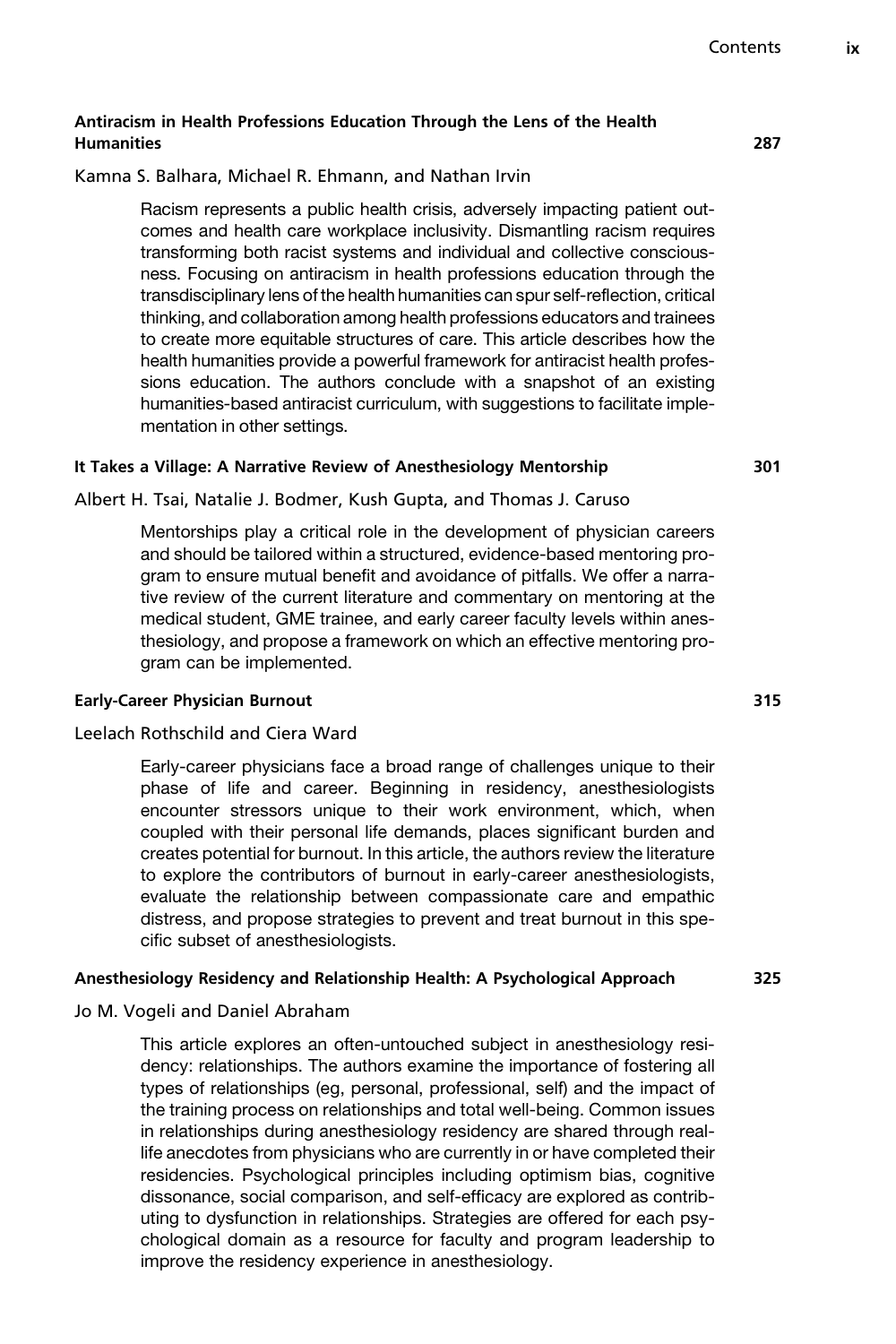#### Physician Coaching 337

#### Laura K. Berenstain, Scott D. Markowitz, and Stephanie I. Byerly

The practice of anesthesiology requires both clinical skills and the ability to navigate complex social situations. Leadership skills such as emotional intelligence, adaptability, conflict management, and negotiation are crucial for success but infrequently taught. Coaching is a thought-provoking process that enhances self-awareness and inspires the maximization of personal and professional potential. It has been used in the business world for personal and professional development for decades, and evidence now exists that coaching also provides benefits for physicians in both professional development and well-being.

#### Nutritional Wellness for the Busy Health Care Provider: Small Everyday Wins 349

# Alan Robert Bielsky and Carolyn Berger Foley

When describing health care provider wellness, diet and nutrition are typically not addressed. This, in combination with the lack of decent food and diet resources typically available to the typically busy health care provider, exposes a significant gap in the road to advancing clinician wellness. This article aims to describe the relationship between nutrition and well-being, and potential barriers to optimal nutrition encountered by health care providers in the workplace. Readily available and practical strategies to improve physician diet and nutrition include: mindful eating practices, home meal preparation, food journaling, and mobile applications. From an organizational level, once physicians are making more informed food choices it is the hospital's responsibility to make nutritional options available in the workplace.

#### Poetry and Medicine 359

## Audrey Shafer

Poetry and medicine are related in multiple ways, including historical interests in healing, defined broadly, through words. More contemporary scholarship explores how poems, which include insights into the human condition, can enlarge our understanding of health, illness, mortality, and health care, including issues of diversity. Anesthesiology and poetry have particular affinities due to their structures, timeframes, and rhythms. Patients, physicians, and health care workers can benefit in terms of wellbeing by access to reading, reflecting on, and writing poetry.

## Well-being in the Intensive Care Unit: Looking Beyond COVID-19 373

## Sheela Pai Cole and Shahla Siddiqui

Burnout among critical care personnel has increased due to the additional psychological and physical demands of caring for critically ill patients with limited resources. Factors that increase the risk of burnout include compassion fatigue, lack of control over the work environment, difficult interpersonal relationships, and constant exposure to end-of-life issues. Organizational commitment to physician wellbeing depends on improving workplace efficiency, recognizing stressors in the critical care environment, and providing resources to help manage staffing shortages. Community building, training in communication, and team-building strategies are important steps in building collaboration and camaraderie in the workplace.